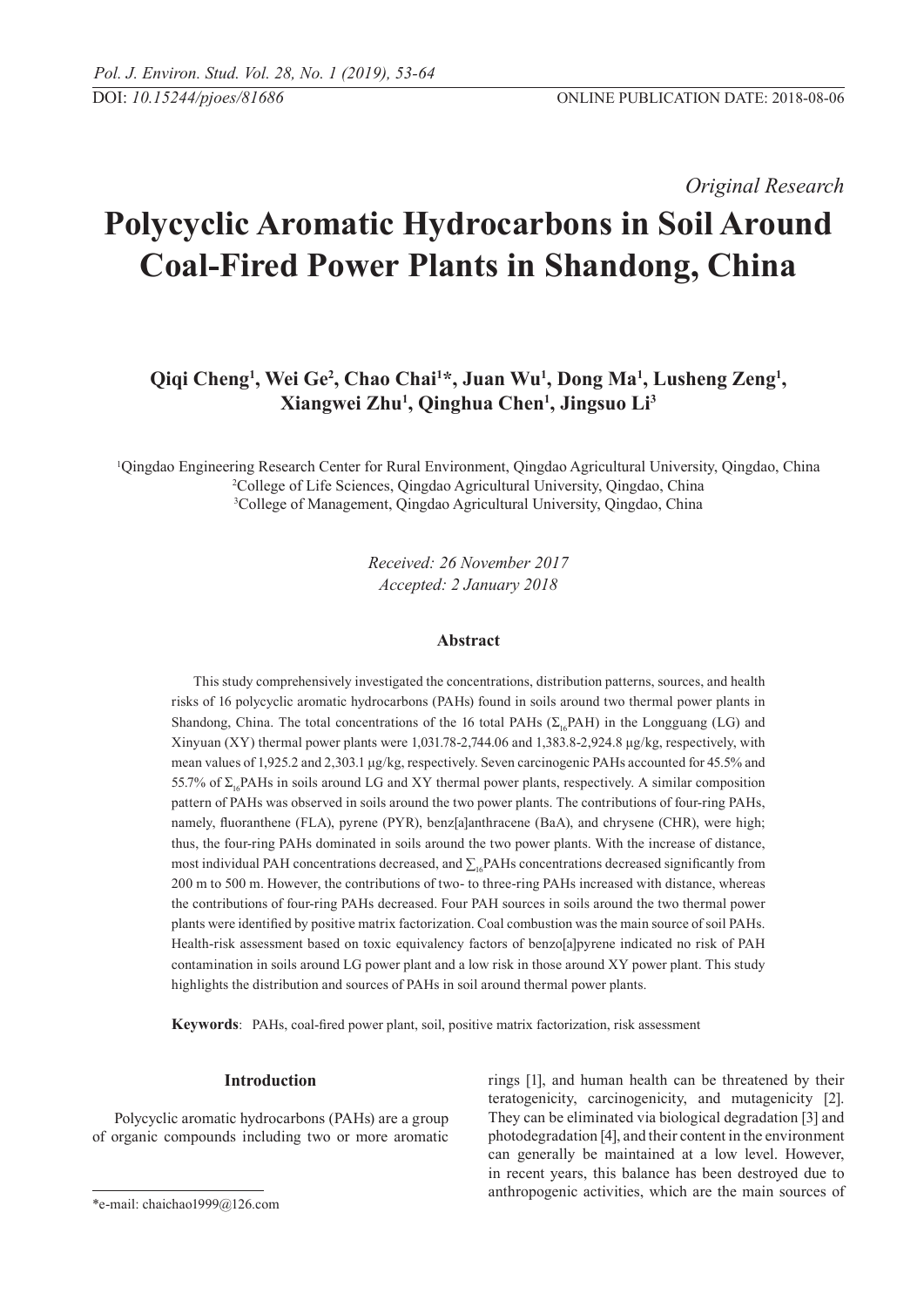PAHs [5]. Consequently, PAHs are now ubiquitous in the environment, and their content in the environment has increased [6]. PAHs are most probably derived from diffuse sources, such as dry and wet deposition from the atmosphere [2], and they tend to accumulate in soil.

With the development of industrialization, coal has become one of the most abundant and important sources of global energy. In 2015 global coal production was 8.00 billion tons, and total coal production in China was 3.65 billion tons [7]. In the same year, coal consumption in China was 3.97 billion tons, which accounted for about half of global coal consumption [8]. The share of coal in energy consumption in China has reached 64%, which is far higher than the global average level of 30% [9]. Coal combustion is an important source of PAHs, particularly some carcinogenic species. Most studies on pollution from coal-fired power plants have focused on fly ash around large industrial coal-fired plants [10]. These studies show that phenanthrene is the dominant PAH and that more than 80% of the PAHs found in ash samples around coal-fired plants exist as three- and four-ring PAHs [11]. In addition, the total PAH content of fly ash is higher than that of bottom ash [12]. The high concentrations of PAHs detected in leaves of shrubs near coal-fired power plants could pinpoint conspicuous air contamination [13]. A number of reports have shown that coal tar is an important source of urban PAH and that high PAH concentrations in soil and water have been detected in the vicinity of coal or coal gangue dumps [14-15]. Obvious differences have also been observed in the PAH content of soil in the northern and southern regions of China. The content of PAHs in soil in the southern region of China is generally lower than that in the northern region, probably because of coal firing in the latter [16]. However, research on the composition, variation with distance, sources, and

health risks of PAHs in soil affected by coal-firing is scarce.

Shandong Province (34.61–37.91°N and 115.08- 122.41°E) is one of the largest industrial producers in northern China. It is dominated by petroleum, chemical, electronic, fertilizer, tire, and rubber industries. It has a temperate climate with an average annual temperature of 11-14°C and annual precipitation 550-950 mm. In China, Shandong has the greatest number or the highest installed capacity of coal-fired power plants. The Longguang (LG) thermal power plant and Xinyuan (XY) thermal power plant are located in Weifang and Zaozhuang, Shandong, respectively. The LG thermal power plant utilizes 12 MW generator sets, whereas the XY thermal power plant utilizes 30 MW generator sets. Both power plants have been in operation for more than10 years, and they share the same geographical position and climate conditions. Given these similarities, we chose the two power plants for this study. The study measured the concentrations of PAHs in soils around the LG and XY coal-fired power plants. Then we aimed to (1) analyze the variation of PAHs with distance, (2) fingerprint the sources of PAHs, and (3) evaluate the human health risks of PAHs in soils around coal-fired power plants. The results will broaden the understanding of characteristics of PAHs in contaminated soils near thermal power plants.

## **Materials and Methods**

# Soil Sampling

Thirteen surface soil samples (0–20 cm) from around the LG and XY power plants were collected in July 2015 (Fig. 1). Four samples were collected from



Fig. 1. Schematic map showing soil sampling sites around Longguang and Xinyuan power plants in Shandong.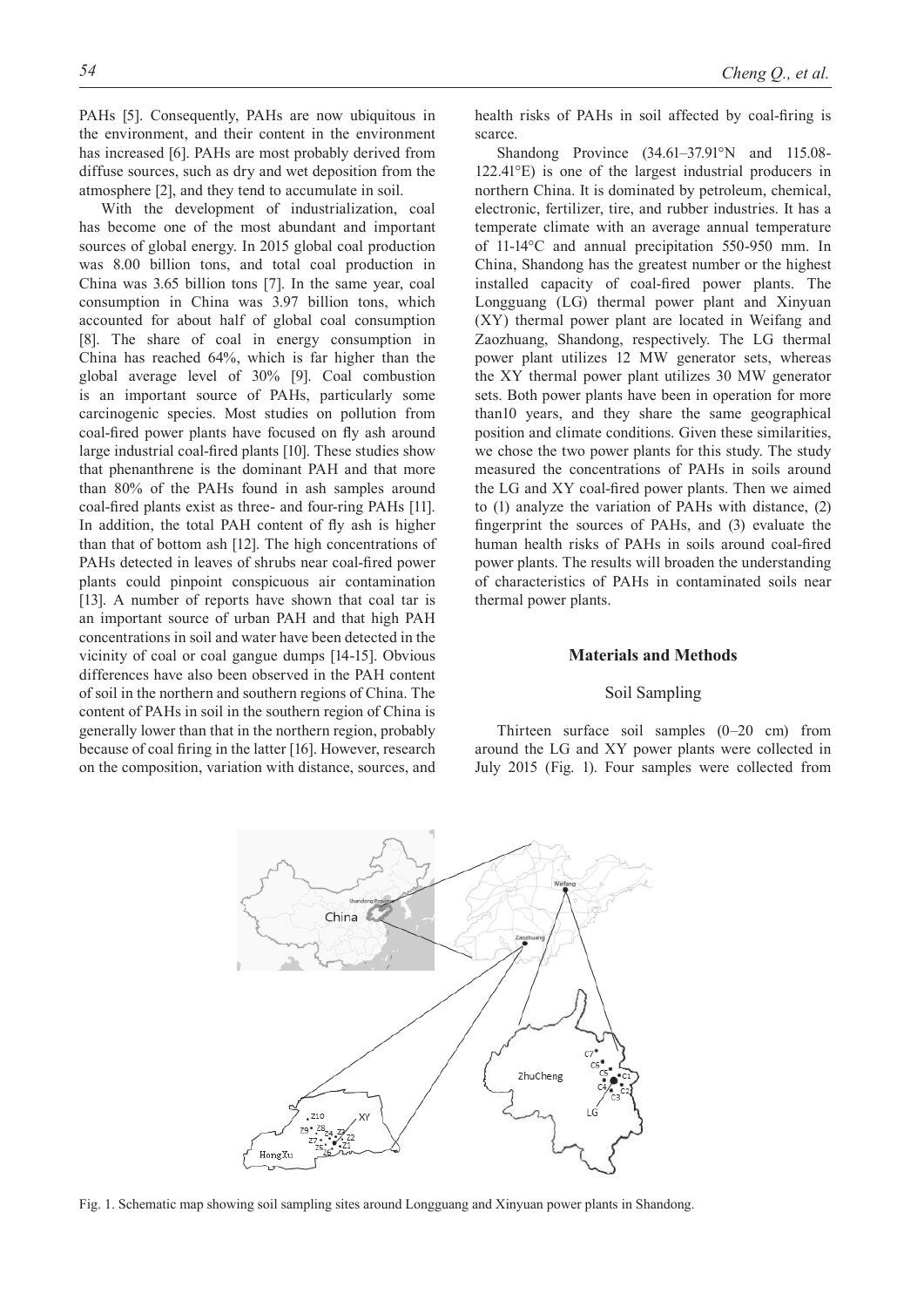the area close to the LG power plant, six samples were collected from the area close to the XY power plant, and three samples were collected at distances of 200, 500, and 1000 m from the LG and XY power plants, respectively. All the samples were freeze-dried, homogenized, sieved into 20-mesh-sized particles, and then kept in a refrigerator at -4ºC.

## Sample Extraction and Cleanup

Exactly 2 g of soil samples and 10 mL dichloromethane (DCM) were put into a 30 mL centrifuge tube, which was sonicated for 1 h. The mixture was centrifuged at 4,000 r/min for 10 min, and the extract was collected. The same extraction process was repeated by adding 10 mL DCM. The two extracted solutions were combined and concentrated to approximately 1 mL through rotary evaporation. The silica gel was used to clean up the concentrated solution. The glass chromatography column (20 cm×10 mm i.d.) was packed from the bottom with 4 g activated silica gel (200-300 mesh) and 4 g anhydrous sodium sulfate. Elution was performed with 20 mL DCM and n-hexane  $(v: v = 1:1)$ . The eluent was further concentrated nearly to dryness and solvent-exchanged to 2.0 mL methanol for analysis.

# High-Performance Liquid Chromatography Analysis

PAH concentration was measured through highperformance liquid chromatography equipped with an ultraviolet and fluorescent detector (HPLC–UV–FLD, Shimadzu). Then, 16 PAHs were separated with an Inertsil ODS-P column ( $250 \times 4.6$  mm,  $3.5$  µm particle size, 1,000 nm pore size) with the mobile phase of methanol–water (80:20, by volume) through gradient elution with a flow rate of 1.0 mL/min. Detection was carried out with the FLD wavelength switching program at excitation wavelengths of 265, 260, 290, and 250 nm, and emission wavelengths of 420, 430, and 500 nm. UV detection with a double wavelength pattern was performed at wavelength channel 1 of 254 nm and wavelength channel 2 of 220, 280, and 210 nm. The column temperature was set to 40ºC, and the injection volume was 20 μL.

A composite standard solution of 16 PAHs, including naphthalene (NAP), acenaphthene (ACE), acenaphthylene (ACY), fluorene (FLU), phenanthrene (PHE), anthracene (ANT), fluoranthene (FLA), pyrene (PYR), benz[a] anthracene (BaA), chrysene (CHR), benzo[b]fluoranthene (BbF), benzo[k]fluoranthene (BkF), benzo[a]pyrene (BaP), dibenzo[a,h]anthracene (DBA), indeno[1,2,3 cd]pyrene (IPY), and benzo[ghi]perylene (BPE) was purchased from AccuStandard Company (USA). All solvents were HPLC grade.

## Quality Assurance and Quality Control

The method blank was applied and showed no detectable amounts of PAHs. The sample duplicate was analyzed, and the variation in PAH concentrations was less than 9%. The recoveries of the procedure of the 16 PAHs were controlled in the range of 60.2–119.3%, and the relative standard deviation was 0.6–14.8%.

 The external standard calibration method was implemented, and determined instrument stability and confirmed the calibration curve by analyzing the standard mixture for every 10 samples. The limits of detection were in the range of 0.07  $\mu$ g/kg to 2  $\mu$ g/kg.

#### Source Identification Methods

In this study, the emission sources of PAHs in the soil samples were distinguished by diagnostic ratios and the positive matrix factorization (PMF) model. Diagnostic ratios have been commonly applied to distinguish the sources of PAHs [17]. However, the ratios cannot provide accurate information on the contributions of PAH sources [18]. Therefore, the PMF model, which was developed in 1994, was used in this study. The concrete calculation method for the parameters of the PMF model was based on the work of Reff et al. (2007) [19-20]. The current work used the U.S. EPA PMF 5.0 model [21]. The measured PAH concentration and the estimated uncertainty (*u*) of the concentration are required for the PMF 5.0 model. In the concentration file, the concentration of PAHs below the method detection limits (MDL) was substituted by half the detection limit. The uncertainty of the concentration was calculated by applying MDL to each PAH and the measurement uncertainties (MU) defined as 10% of the measured concentration values. If the concentration ≤MDL, the uncertainty *u* is calculated as

$$
u = \frac{5}{6} \times \text{MDL} \tag{1}
$$

…and when the concentration > MDL, *u* is calculated as:

$$
u = \sqrt{(MU \times concentration)^2 + (MDL)^2}
$$
 (2)

# PAH Risk Assessment

Benzo[a]pyrene equivalent concentrations  $(BaP_{eq})$ could be estimated by using benzo[a]pyrene toxic equivalency factors (TEFs). The carcinogenicity of the other PAHs relative to BaP was quantified to estimate  $BaP_{eq}$  [22].  $BaP_{eq}$  was calculated according to Eq. 1 [23]:

$$
BaP_{eq} = C_i \times TEF_i
$$
 (3)

...where  $C_i$  is the concentration of ith PAH ( $\mu$ g/kg) and  $TEF_i$  is the toxic equivalency factor of ith PAH.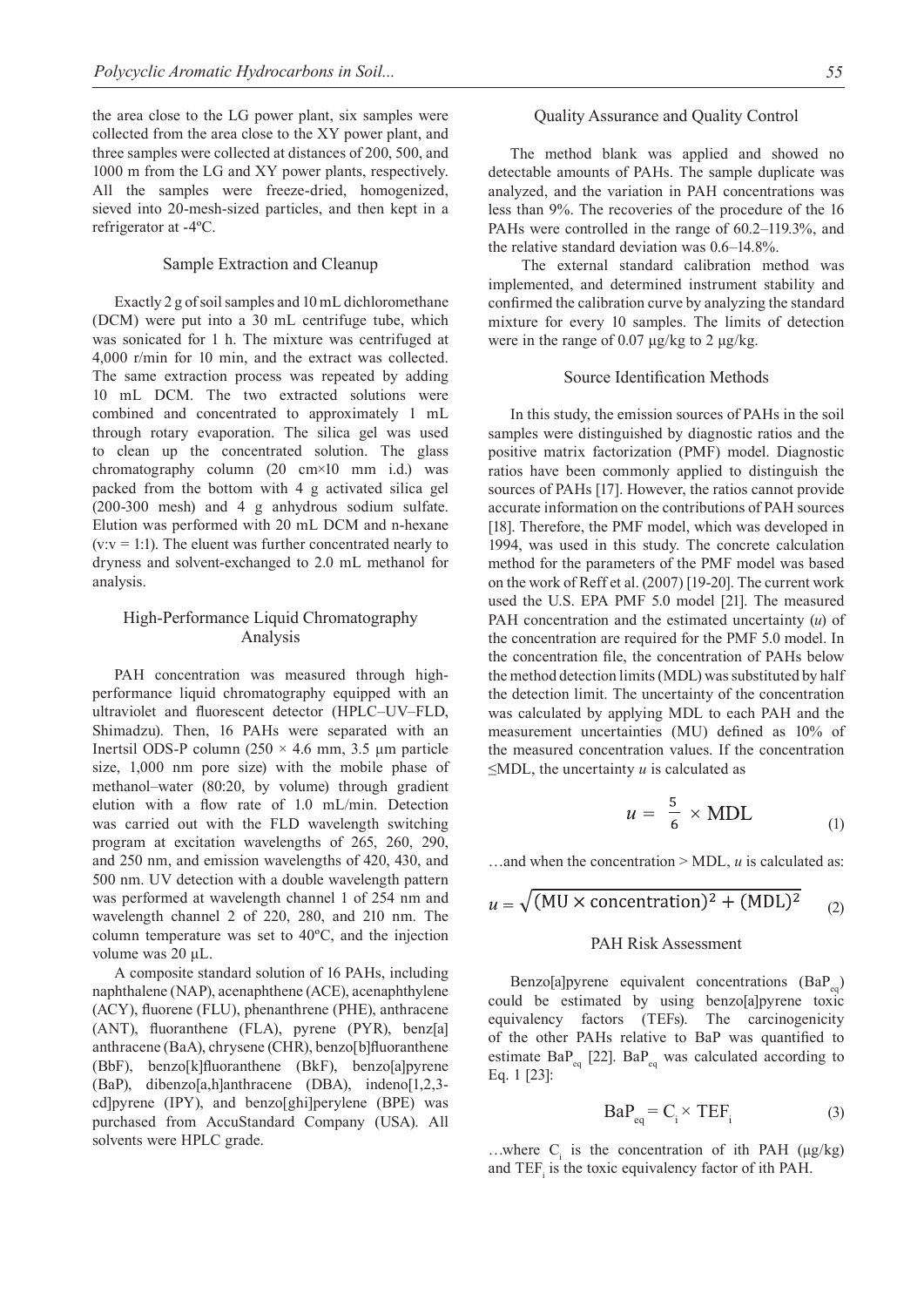# **Results and Discussion**

### PAH Concentrations and Composition

The total concentrations of the 16 PAHs ( $\sum_{16}$ PAHs) in soils around the LG power plant varied from 1,031.8 μg/kg to 2,744.1 μg/kg, with a mean of 1,936.2 μg/kg (Table 1). The concentrations of seven carcinogenic PAHs (ΣCPAHs; including BaA, CHR, BbF, BkF, BaP, IPY, and DBA) were in the range of 541.2 μg/kg to 1,355.7 μg/kg, accounting for 45.5% of  $\Sigma_{16}$ PAHs. In terms of the concentrations of the PAHs of different rings, the concentrations of the four-ring PAHs were high with a mean of 862.3 μg/kg, followed by the five-ring PAHs. The concentrations of the six- and two- to three-ring PAHs were relatively low.

 $\sum_{16}$ PAHs in soils around the XY power plant varied from 2,252.4  $\mu$ g/kg to 3,924.8  $\mu$ g/kg, with a mean of 2,594.4 μg/kg. ΣCPAHs were in the range of 1,181.4 μg/kg to 1,966.4 μg/kg, with a mean concentration of 1,445.0 μg/kg, which accounted for

55.7% of  $\Sigma_{16}$ PAHs. The concentration of the four-ring PAH was relatively high with a mean of 1,138.5 μg/kg, followed by the concentrations of the five-ring and twoto three-ring PAHs. The concentration of the six-ring PAHs was relatively low.

Maliszewska-Kordybach established a standard classification method for PAH-contaminated soil according to the data of soil from several European countries and combined it with the risk of human exposure [24]. According to this standard, all the soil samples around the two power plants were heavily contaminated  $(>1,000 \mu g/kg)$ .

 $\sum_{i=16} PAHs$  in soils around the point sources are presented in Table 2. The PAH concentrations in this study were lower than those around other coal-fired power plants, such as those in India (2538.24 μg/kg) [13], South Africa (9,730-61,240 μg/kg) [2] and Huainan (2,830-5,320 μg/kg) [25]. The PAH concentrations in the coking areas in Shanxi Province in China  $(171.67-3.176.79 \mu g/kg)$  and a coking plant in France (1,355.78 μg/kg) were comparable to those in this

Table 1. Concentrations of PAHs in soils around the LG and XY power plants  $(\mu g/kg)$ .

| Compounds        | LG power plant |        |        |        | XY power plant |        |        |        |        |       |
|------------------|----------------|--------|--------|--------|----------------|--------|--------|--------|--------|-------|
|                  | Min            | Max    | Mean   | Median | SD             | Min    | Max    | Mean   | Median | SD    |
| NAP              | 21.5           | 66.8   | 38.8   | 33.5   | 20.1           | 16.6   | 48.2   | 32.1   | 32.1   | 11.2  |
| <b>ACY</b>       | 60.4           | 78.2   | 69.8   | 70.3   | 8.0            | 60.1   | 80.4   | 72.8   | 73.9   | 6.8   |
| ACE              | 18.0           | 50.5   | 31.1   | 28.0   | 14.3           | 19.5   | 45.8   | 28.7   | 26.7   | 9.8   |
| <b>FLU</b>       | 3.5            | 9.8    | 6.7    | 6.8    | 2.6            | 7.9    | 143.0  | 59.1   | 51.6   | 49.8  |
| PHE              | $2.0\,$        | 29.4   | 14.6   | 13.5   | 14.2           | 28.9   | 63.0   | 45.2   | 42.7   | 13.6  |
| <b>ANT</b>       | 35.7           | 192.4  | 121.9  | 129.7  | 80.0           | 167.2  | 491.1  | 272.8  | 245.9  | 125.6 |
| <b>FLA</b>       | 108.2          | 373.8  | 190.2  | 139.3  | 123.3          | 148.3  | 304.9  | 217.4  | 213.2  | 57.1  |
| <b>PYR</b>       | 211.7          | 358.6  | 302.2  | 319.4  | 67.3           | 69.4   | 308.7  | 180.6  | 186.5  | 95.5  |
| BaA              | 124.3          | 508.3  | 269.3  | 222.3  | 182.4          | 338.1  | 538.7  | 436.9  | 412.7  | 78.1  |
| ${\rm CHR}$      | 50.1           | 246.7  | 100.6  | 52.7   | 97.4           | 210.8  | 518.2  | 303.6  | 284.7  | 112.6 |
| <b>BbF</b>       | 24.9           | 74.8   | 44.7   | 39.5   | 22.8           | 45.4   | 66.7   | 55.7   | 54.1   | 8.5   |
| <b>BkF</b>       | 202.5          | 420.5  | 315.8  | 320.1  | 100.6          | 40.2   | 85.4   | 57.2   | 50.5   | 16.8  |
| BaP              | 3.0            | 40.4   | 21.6   | 21.5   | 21.4           | 6.7    | 80.5   | 32.3   | 26.3   | 27.7  |
| <b>DBA</b>       | 105.8          | 128.7  | 121.8  | 126.4  | 10.9           | 239.4  | 586.2  | 460.7  | 477.7  | 116.5 |
| <b>BPE</b>       | 16.7           | 495.8  | 279.9  | 303.6  | 197.5          | 49.3   | 493.3  | 240.7  | 208.6  | 190.0 |
| <b>IPY</b>       | 5.2            | 9.0    | 7.1    | 7.1    | $1.8\,$        | 45.7   | 123.0  | 98.6   | 107.3  | 28.0  |
| $2~3$ rings      | 154.0          | 423.6  | 282.9  | 277.0  | 117.3          | 352.8  | 851.5  | 510.6  | 463.9  | 185.6 |
| 4 rings          | 497.8          | 1419.7 | 862.3  | 765.8  | 400.6          | 945.4  | 1670.6 | 1138.5 | 1072.1 | 269.0 |
| 5 rings          | 355.0          | 641.5  | 503.9  | 509.6  | 136.3          | 380.8  | 816.9  | 605.9  | 605.8  | 141.3 |
| 6 rings          | 25.0           | 501.0  | 287.1  | 311.1  | 196.3          | 159.0  | 585.8  | 339.3  | 289.3  | 188.1 |
| $\Sigma$ CPAHs   | 541.2          | 1355.7 | 880.9  | 813.4  | 341.7          | 1181.4 | 1966.4 | 1445.0 | 1381.4 | 268.5 |
| $\sum_{16}$ PAHs | 1031.8         | 2744.1 | 1936.2 | 1984.5 | 712.1          | 2252.4 | 3924.8 | 2594.4 | 2335.5 | 655.4 |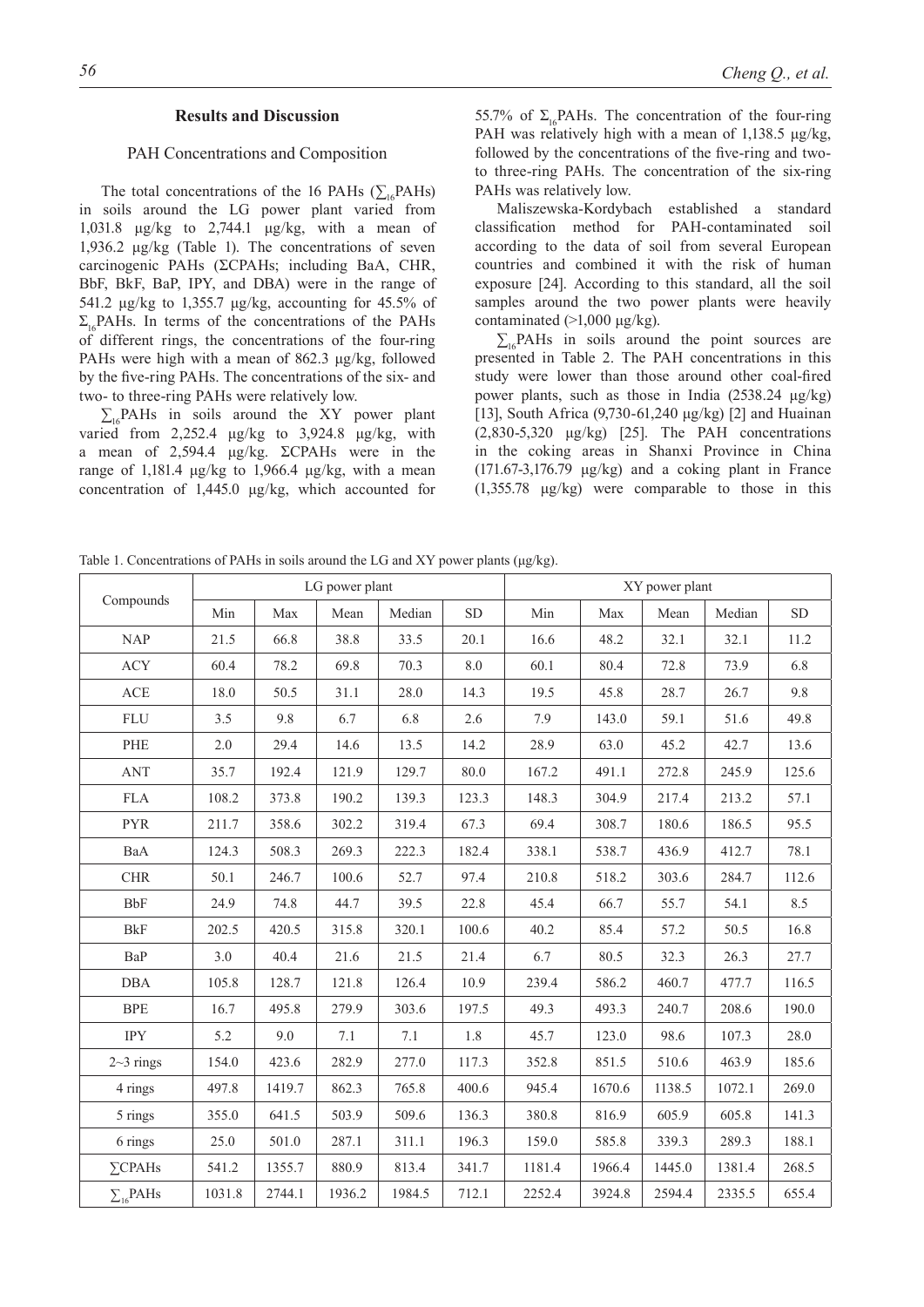| Region/area                       | Sampling site types                      | Range             | Mean                  | Reference               |  |
|-----------------------------------|------------------------------------------|-------------------|-----------------------|-------------------------|--|
| Anhui Province, China             | Coal mines                               | $130 \sim 3540$   | 840                   | Wang et al.(2010a)      |  |
| Xinzhou, China                    | Coal production area                     | n.d.~782          | 202                   | Zhao et al. $(2014)$    |  |
| Shanxi, China                     | Coking areas                             | 171.67~3176.79    | 982.18                | Cui et al. (2015)       |  |
| Shanxi, China                     | Coke production base                     | $247 - 1410$      | 691                   | Duan et al. (2015)      |  |
| France                            | Coking plant                             | 1335.78           | Biache et al. (2008)  |                         |  |
| Indian                            | Coal-fired power plant<br>951.79~4362.35 |                   | 2538.24               | Sharma et al. (2009)    |  |
| South Africa                      | Coal-fired power plants                  | 9730~61240        | Okedeyi et al. (2013) |                         |  |
| Huainan, China                    | Coal-fired power plants                  | 2830~5320         |                       | Wang et al. (2013a)     |  |
| China                             | Thermal desorption plant                 | 3180~3532         | 3338.2                |                         |  |
| Milan, Italy                      | Manufacturing gas plant                  |                   | 1669300               | Saponaro et al. (2002)  |  |
| Gdańsk, Poland                    | Municipal solid waste                    | $892 - 3514$      | 1974                  | Melnyk et al. $(2015)$  |  |
| Guangdong, China                  | E-waste recycling site                   | $127 - 10600$     | 1230                  | Wang et al. (2012)      |  |
| Taizhou, China                    | E-waste recycling town                   | 262.6~3420.2      | 1095.8                | Tang et al. (2010)      |  |
| Longtang, China                   | E-waste recycling site                   | $25 - 4300$       | 514.4                 | Huang et al. (2014)     |  |
| Taizhou, China                    | E-waste recycling sites                  | 330~790           | 566.67                | Shen et al. (2009)      |  |
| Abraka, Nigeria                   | Fuel stations                            | $0.82 - 62.98$    | 14.48                 | Emoyan et al. $(2011)$  |  |
| Arizona, USA                      | Urban highway                            | $67 - 10117$      | 523                   | Marusenko et al. (2011) |  |
| Zhejiang, China                   | Municipal waste incinerator              | 2222.53~6883.91   | 3859.06               | Shen et al. (2010)      |  |
| Yangtze River Delta region, China | Industrial areas                         | 471.30            |                       | Wang et al. (2017)      |  |
| Zhucheng, China                   | Coal-fired power plant                   | $1031.8 - 3744.8$ | 1925.2                | In this study           |  |
| Zaozhuang, China                  | Coal-fired power plant                   | 1383.8~3924.8     | 2303.1                | In this study           |  |

Table 2. Total concentrations of 16 PAHs (μg/kg) in soils around point sources.

study [26-27], but they were higher than those in soils from the coal production area in Anhui Province (840 μg/kg) [28], Xinzhou (n.d.–782 μg/kg) [18] and Shanxi (247-1,410 μg/kg) [29] in China. Furthermore, the PAH concentrations in this study were higher than those in most e-waste recycling sites in Guangdong (1,230 μg/kg) and Taizhou (262.6-3,420.2 μg/kg; 330-790 μg/kg) in China [30-32].

The PAH concentrations in this study and other areas around the power plants were lower than those of a thermal desorption plant (3,338.2 μg/kg), municipal waste incinerator in Zhejiang (222.53-6,883.91 μg/kg), and manufacturing gas plant  $(1,669,300 \text{ \mu g/kg})$  [33-35]. By contrast, they were higher than those of fuel stations (0.82-62.98 μg/kg), urban highway (523 μg/kg), industrial areas (471.3 μg/kg), and municipal solid waste site (1,974 μg/kg) [36-39]. Therefore, the PAH concentrations in soils around the coal-fired power plants in this study were in the middle range.

In soils around the LG power plant, BkF, PYR, BPE, and BaA were the major PAH compounds, accounting for 16.3%, 15.6%, 14.5%, and 13.9% of the total PAHs, respectively (Fig. 2). In soils around the XY power plant, DBA, BaA, CHR, and ANT were the major

PAH compounds, accounting for 17.8%, 16.8%, 11.7%, and 10.5%, respectively. A similar composition pattern of PAHs was observed in soils around the two power plants. The contributions of the four-ring PAHs, including FLA, PYR, BaA, and CHR, were high, resulting in the



Fig. 2. Contributions (%) of individual PAH compounds (lines on top, bottom, and middle denote max., min., and median values, respectively; dot denotes the mean value).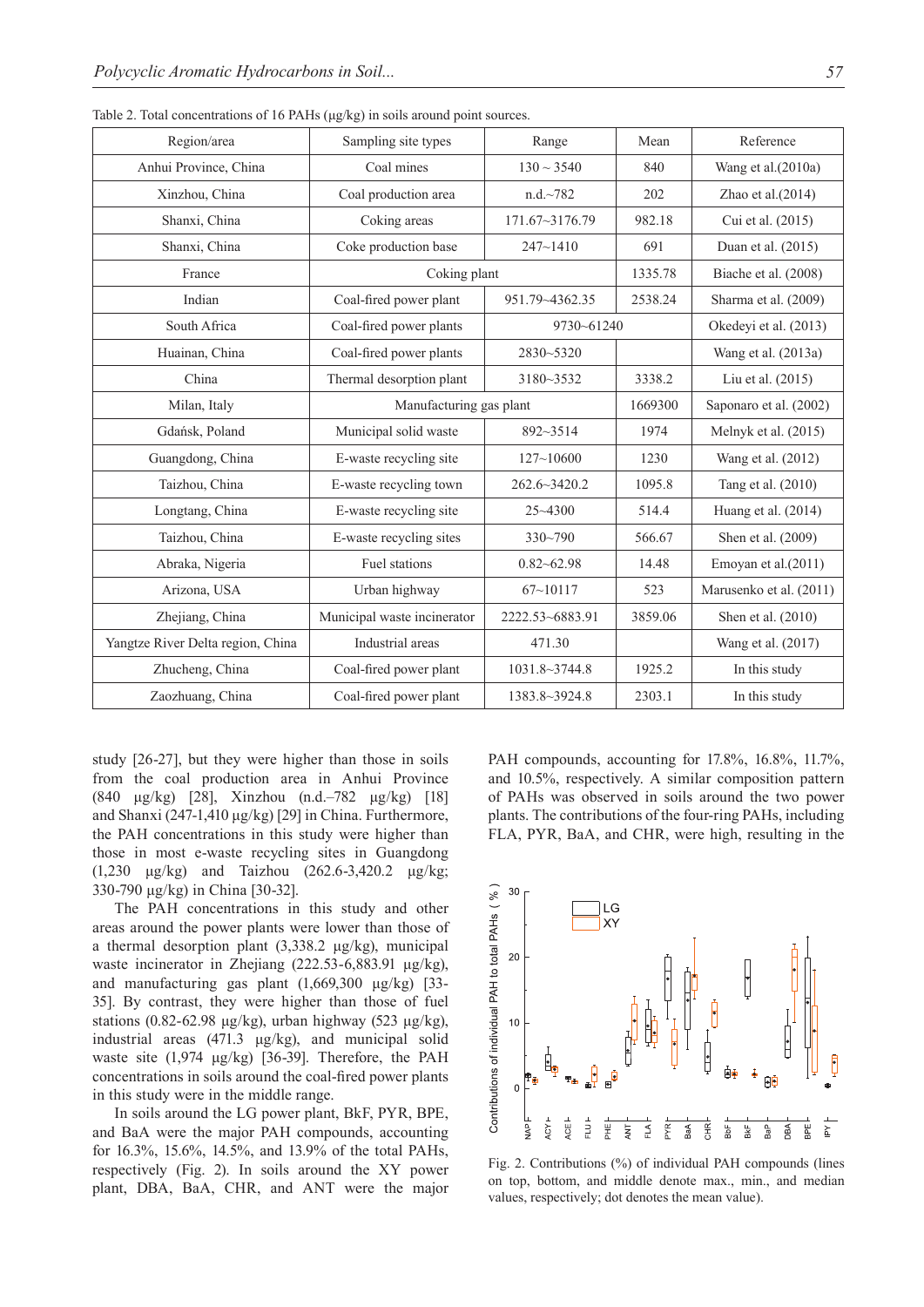four-ring PAHs being predominant with a concentration of 44.6% in the LG power plants and 44.0% in the XY power plants. Although the contributions of BkF and DBA in the two power plants differed, the contributions of the five-ring PAHs were in the range of 20-30%, followed by those of the four-ring PAHs. Even with the contributions of BPE (one of six-ring PAHs) being high in the two power plants, the contributions of the six-ring PAHs were relatively low, accounting for 13.0% of that in the LG power plant and 12.8% of that in the XY power plant. By comparison, the contributions of the two- to three-ring PAHs in the two power plants were also less than 20%.

BaA showed high concentrations in soil samples from around the two thermal power plants, whereas BaP and PHE showed a small proportion. DBA in soil samples around the XY thermal power plant and BkF in soil samples around the LG thermal power plant showed large proportions, but they showed a smaller proportion in soil samples around another thermal power plant. Previous studies found that the most abundant PAHs around a power plant in South Africa were CHR, BkF, and IPY [3]. The finding of the current study is similar to this result.

PHE, FLA, BbF, NAP, PYR, and CHR were dominant in soil samples from a coke production base [28], whereas ANT, ACE, DBA, PYR, and CHR were dominant in soil samples from around a fuel station [36]. Some of the major compounds identified in the coke production base and fuel station were consistent with the results obtained for the two power plants [29, 36]. In soils around an e-waste recycling area, the most abundant PAHs were NAP, PHE, and FLU [30]. In all samples around a thermal desorption plant in China, the most abundant PAHs were FLU and ANT [33]. In all the soil samples around a manufacturing gas plant site, the most abundant PAHs were FLA, PYR, BaP, and IPY [35]. Given the availability of various sources, the composition of PAHs in soils from different sampling site types is disparate.

# Variation of PAHs with Distance

With increasing distance, most PAH compound concentrations decreased, and  $\sum_{16} PAH$  concentrations decreased significantly from 200 m to 500 m (Fig. 3). The mean  $\sum_{i}$ PAH concentrations in soils from a distance of 1,000 m from the LG and XY power plants were 1,593.45 μg/kg and 1,475.87 μg/kg, respectively. The contributions of PAHs with different rings presented a difference with distance. The contributions of two- to three-rings PAHs increased with distance from 14.6% to 27.3% in soils near LG and from 19.7% to more than 35% in soils near XY. However, the contributions of the four-ring PAHs decreased from 45% to 30-35%. The contributions of the five-ring PAHs in soils near LG increased with distance from 26.0% to 33.1%, but near the XY power plant, the contributions decreased from 23.4% to 16.9% (Fig. 4). The contributions of the six-ring PAHs decreased from 14.8% to 10.2% and from 13.1% to 11.2%



Fig. 3. Variation of 16 PAH concentrations with distance in soils from the LG a) and XY b) power plants.

in soils near the LG and XY power plants, respectively. Despite the changes in contributions, the four- and fivering PAHs still accounted for a large percentage at a distance of 1,000 m from the two power plants.

Low molecular weight PAHs (LMW PAHs,  $\leq$  three rings) exhibit high vapor pressure, exist mainly in the gaseous phase, and can be transported for a long distance [40]. Thus, the percentage of two- to three-rings PAHs increases with distance [41]. Moreover, LMW PAHs migrate more easily than high molecular weight PAHs (HMW PAHs,  $\geq$  four rings) [42]. The samples sites around the XY power plant were situated at altitudes of 67, 66, 65, and 58 m at a distances of 0, 200, 500, and 1,000 m, respectively. The decrease in altitude with distance may help LMW PAHs migrate in the soil [43]. On the contrary, HMW PAHs cannot easily be migrated and may even accumulate in soils found adjacent to the power plants. A garbage transfer station was situated at a distance of 700 m away from the LG power plant, and a transportation center was located at a distance of about 600 m from the XY power plant. Previous studies found that these point sources may release a great deal of LMW PAHs, such as ANT and FLU, resulting in the high contributions of LMW PAHs [37, 39].

#### Source Identifications and Contributions

The ratios of ANT/(ANT+PHE) and BaA/(BaA+CHR) have been proposed as an indicator of petrogenic or pyrogenic sources [44]. The ratio of ANT/(ANT+PHE) <0.10 is identified as petrogenic emissions, whereas the value  $> 0.10$  is characteristic of combustion (pyrogenic emissions) [45]. The ratio of BaA/(BaA+CHR) < $0.20$  is identified as petrogenic emissions, whereas a value >0.35 is characteristic of combustion (pyrogenic emissions) [46]. The ratios of ANT/(ANT+PHE) and BaA/(BaA+CHR) in soils around the LG and XY power plants both indicated that the PAHs derived from combustion (Fig. 5). Coal firing is the primary energy source for thermal power plants [47]. It is consistent with the fact that the main PAH contribution in soils around the thermal power plants in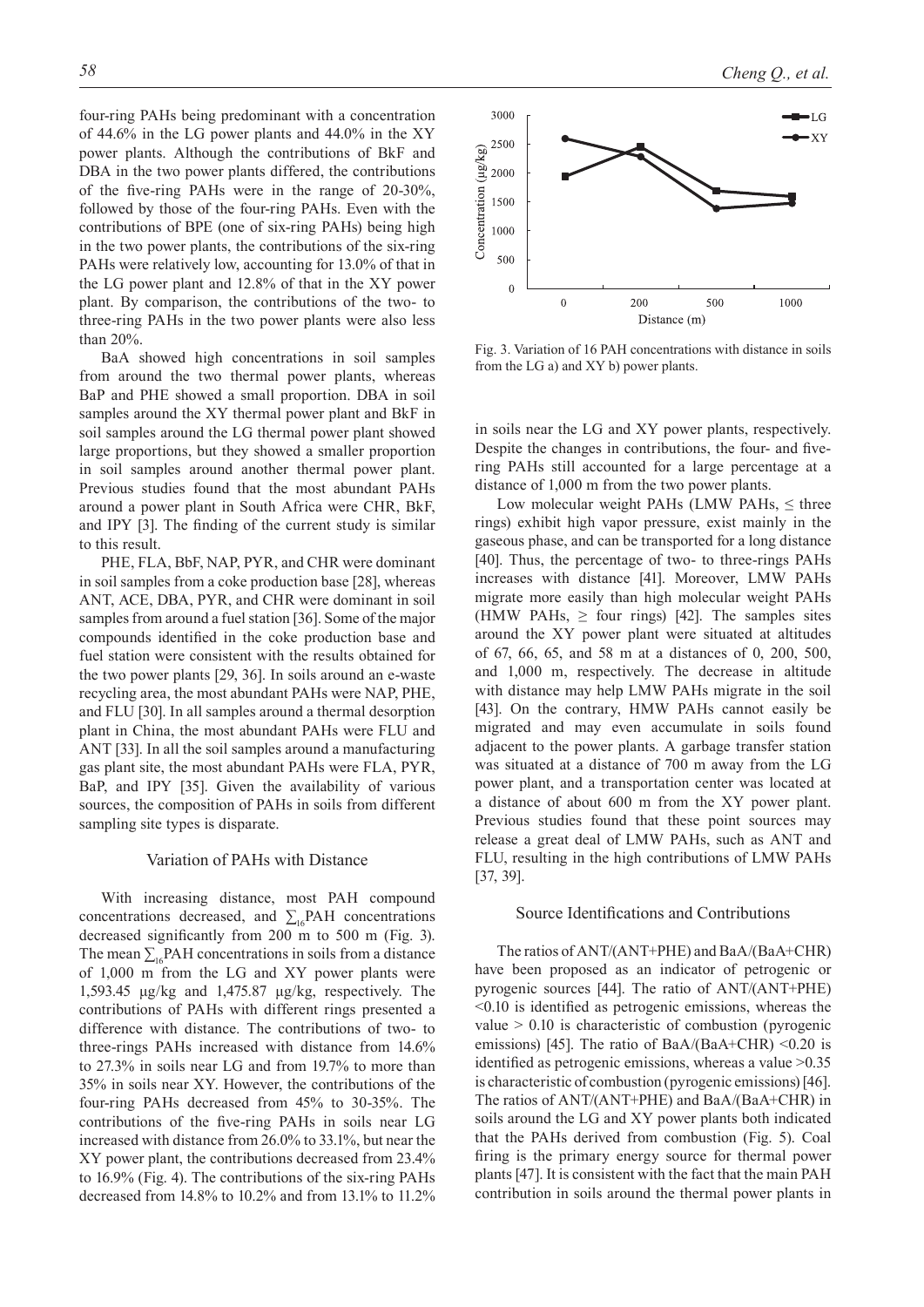

Fig. 4. Variation of contributions of PAHs (%) with distance in soils around the LG a) and XY b) power plants.

this work was due to the abundance of coal combustion and diesel combustion. Similar results were found in other areas in China. The ratios of ANT/(ANT+PHE) and FLA/(FLA+PYR) indicated that the main sources of soil PAHs in Beijing and Tianjin were biomass burning; in Dalian, the main source was petroleum combustion [48–49]. However, several points on Fig. 5 are relatively decentralized, which indicates that except for coal combustion, some other sources also were conducive to PAH contamination in soils from the study area [18].



Fig. 5. Molecular diagnostic ratios of PAHs in soil in the LG and XY power plants.

The PMF model provided the source profiles and the contribution of each factor [50], are presented in Fig. 6 to distinguish the sources of PAHs in soils around the LG and XY power plants.

In soils around of the LG power plant, factor 1 characterized by NAP, ACE, BaP, ANT, and FLA contributed 23.2% to total PAHs. Incomplete combustion could generate Nap, and Nap could serve as an indicator of petroleum sources [51]. BaP, ANT, and FLA indicate the combustion of coal [52]. Therefore, Factor 1 is labeled as an incomplete coal combustion source. Factor 2, accounting 33.3% of the total PAHs, was mainly associated with IPY, FLU, CHR, and DBA. These compounds indicate fuel combustion [51], and diesel emissions are characterized by CHR and DBA [53- 54]. Therefore, Factor 2 could be denoted as a traffic source factor. Factor 3, accounting for 21.1% of total PAHs, has high loadings of PHE, BaP, ANT, and FLU. Coal combustion could be traced by these compounds [55]. PHE is typically derived from coal or coal combustion [54]. ANT and FLU are predominant in coal combustion signals [56]. Therefore, Factor 3 is assigned as a coal source factor. Factor 4, accounting for 22.4% of total PAHs, has high loadings of BPE, CHR, PYR, and BkF. BPE is related to gasoline emissions [52]. CHR, BkF, and PYR were identified as diesel emissions [57]. Therefore, Factor 4 indicates a gasoline and diesel emissions source. Therefore, the primary source of PAHs in soil samples around the LG power plant is coal combustion.

In soil samples around the XY power plant, Factor 1, which contributed 23.0% of the total PAHs, was weighted predominately by DBA, FLU, BPE, and CHR. This characteristic is due to vehicle emissions generating high concentrations of CHR, BaP, and HMW PAHs, such as BPE and BkF [55]. Factor 1 could be denoted as a vehicle emissions factor. Factor 2, explaining 25.7% of the total PAHs, had high loadings of BaP, FLU, ACE, NAP, and IPY. LMW PAHs are generally delivered from petroleum and its products, as well as purified oil products [58-59]. Fossil fuel combustion and coking would produce HMW PAHs [46]. Factor 2 was both highly loaded with LMW and HMW PAHs, which is consistent with coal burning as the primary source of the mixed source pollution. Factor 3 contributed 16.6% of the total PAHs and has high loading of PYR, BkF, BaP, ANT, and BbF. Fossil fuel combustion could produce PYR [60]. BaP and BbF were the main contributors for this factor, and both of them are makers of diesel combustion [52, 61]. Factor 3 was chosen to represent a pyrogenic source. Factor 4, accounting 34.7% of the total PAHs, was highly loaded with BkF, BaA, ANT, IPY, PHE, and DBA. BkF, BaA, and ANT were related to the coal combustion source [54]. Therefore, Factor 4 was assigned as a coal source factor.

The main source of PAHs in soil samples around the two power plants is coal combustion, which produces heat to make the water evaporate and the steam turbine rotate to produce electrical power in coal-fired power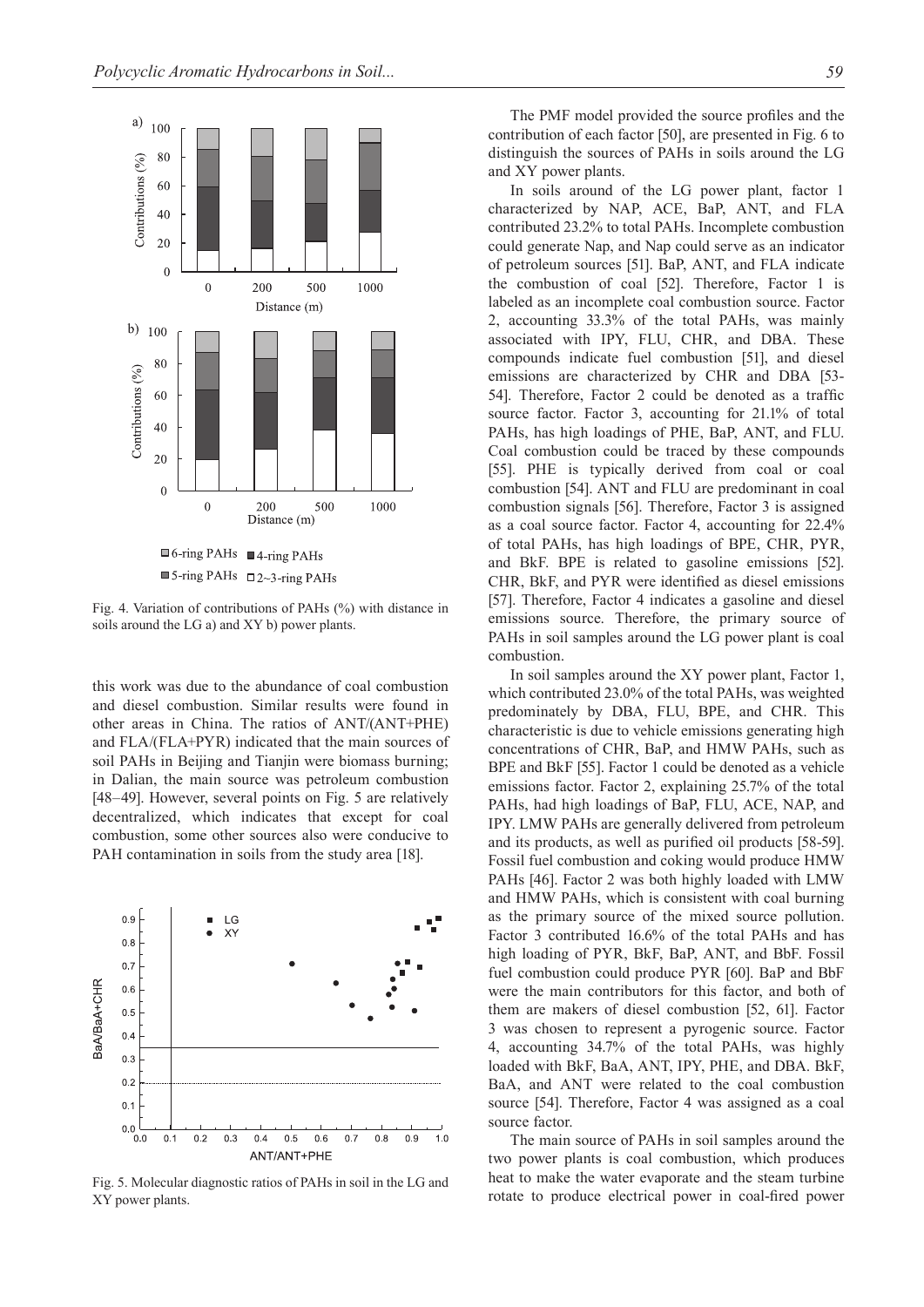plants [62]. This process could explain why the coal combustion source is the main source in the LG and XY power plants.

The LG power plant is located in the center of town next to a fair. Thus, the traffic in this area is heavy. A transportation center is situated in the northeastern portion of the XY power plant. The frequent transportation activities could explain the traffic source, accounting for the large loading. The boilers of thermal power plants generally use diesel for ignition, and power plants are equipped with a diesel oil tank, which may result in the spilling of diesel [63].



Fig. 6. Source profiles of PAHs in soil around the LG (a) and XY (b) power plants obtained with the PMF model.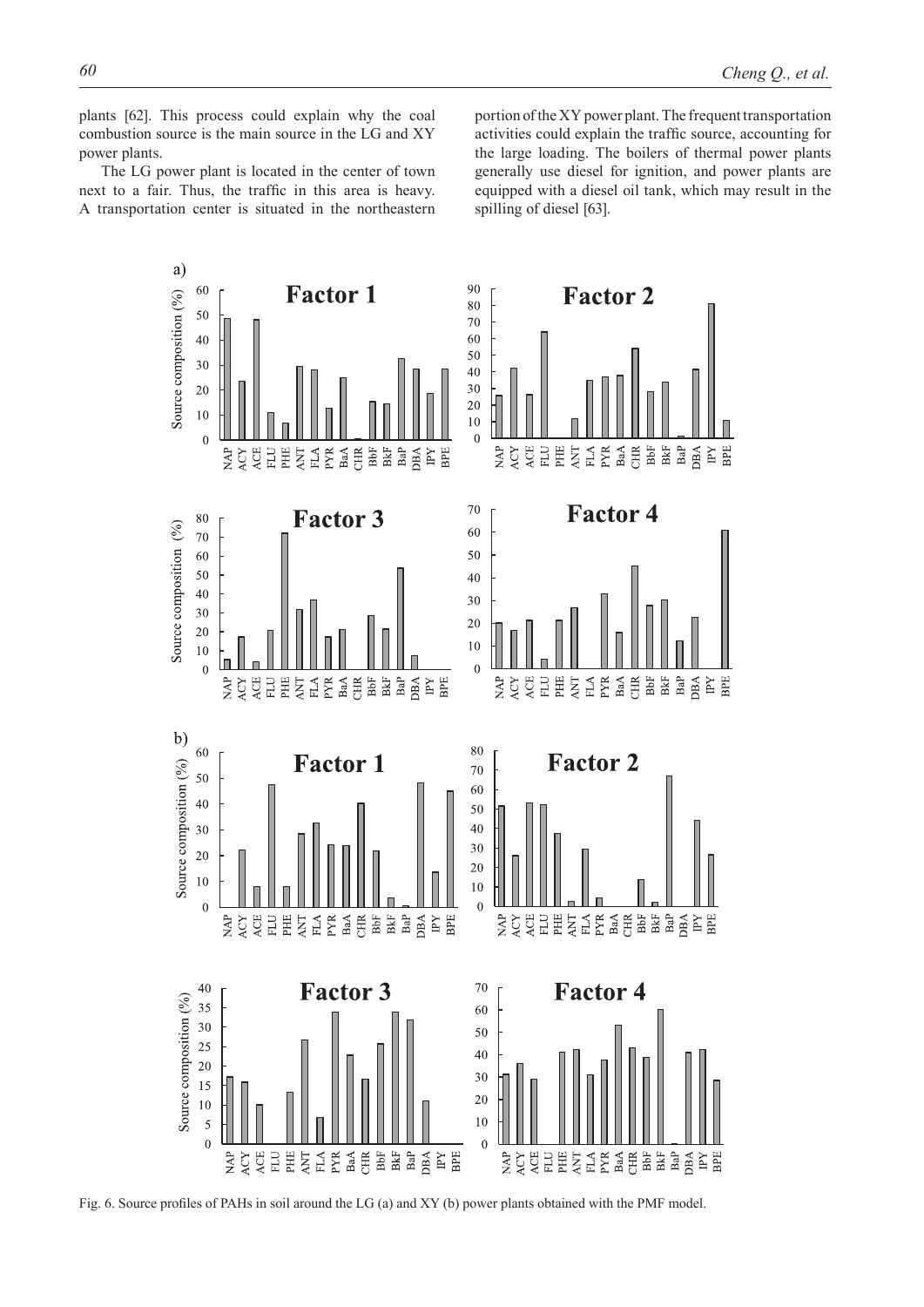#### Health-Risk Assessment

In soil samples around the LG power plant,  $BaP_{eq}$  concentrations of the 16 PAHs ranged from 164.6 μg/kg to 268.3 μg/kg, with a mean value of 211.9 μg/kg (Table 3). In soil samples around the XY thermal power plant,  $BaP_{eq}$  concentrations of the 16 PAHs ranged from 347.5  $\mu$ g/kg to 756.2  $\mu$ g/kg, with a mean value of 563.9 μg/kg. The BaP<sub>eq</sub> concentrations in this study are higher than those in the urban and suburban areas of Nanjing (445 and 215 μg/kg) [9], the industrial district in Jinan (262 μg/kg), urban areas of Shanghai (428 μg/kg), and the farmland soil of Shouguang (23.1  $\mu$ g/kg) [64-66]. By contrast, the BaP<sub>eq</sub> concentrations in the study areas are lower than those in the steel mill area in Fujian Province (852 μg/kg) [67].

The Canadian Soil Quality Guidelines for the Protection of Environmental and Human Health indicates that the safe value of  $BaP_{eq}$  in soil is 600  $\mu$ g/kg [68]. The results showed that all concentrations of the samples from around the LG power plant were below the safe value, and 16.7% of the samples around the XY power plant showed concentrations above the safe value. Therefore, no risk of PAHs was found in soils around the LG power plant, and a low risk of PAHs was observed in soils around the XY power plant. The generator sets of the XY thermal power plant (30 MW) were bigger than those of the LG thermal power plant (12 MW). Therefore,

Table 3. Toxic equivalent concentration (BaPeq) (μg/kg) of PAHs in soils from study areas.

| PAHs               | <b>TEFs</b> | $\mathrm{BaP}_{\mathrm{eq}}$ |                     |  |  |
|--------------------|-------------|------------------------------|---------------------|--|--|
|                    |             | LG                           | XY                  |  |  |
| <b>NAP</b>         | 0.001       | $0.04\pm0.02$                | $0.03 \pm 0.01$     |  |  |
| <b>ACY</b>         | 0.001       | $0.07 \pm 0.01$              | $0.07 \pm 0.01$     |  |  |
| <b>ACE</b>         | 0.001       | $0.03 \pm 0.01$              | $0.03 \pm 0.01$     |  |  |
| <b>FLU</b>         | 0.001       | $0.01 \pm 0.00$              | $0.06 \pm 0.05$     |  |  |
| PHE                | 0.001       | $0.01 \pm 0.01$              | $0.05 \pm 0.01$     |  |  |
| <b>ANT</b>         | 0.01        | $1.22 \pm 0.08$              | $2.73 \pm 1.26$     |  |  |
| <b>FLA</b>         | 0.001       | $0.19 \pm 0.12$              | $0.22 \pm 0.06$     |  |  |
| <b>PYR</b>         | 0.001       | $0.30 \pm 0.07$              | $0.18 \pm 0.10$     |  |  |
| BaA                | 0.1         | $26.93 \pm 18.24$            | $43.69 \pm 7.81$    |  |  |
| <b>CHR</b>         | 0.01        | $0.01 \pm 0.01$              | $0.30 \pm 0.11$     |  |  |
| <b>BbF</b>         | 0.1         | $4.47 \pm 2.28$              | $5.57 \pm 0.85$     |  |  |
| <b>BkF</b>         | 0.1         | $31.58 \pm 10.06$            | $5.72 \pm 1.68$     |  |  |
| BaP                | 1           | $21.63 \pm 21.42$            | $32.32 \pm 27.69$   |  |  |
| <b>DBA</b>         | 1           | 121.80±10.85                 | $460.70 \pm 116.48$ |  |  |
| <b>BPE</b>         | 0.01        | $2.80 \pm 1.98$              | $2.41 \pm 1.90$     |  |  |
| <b>IPY</b>         | 0.1         | $0.71 \pm 0.18$              | $9.86 \pm 2.80$     |  |  |
| $\Sigma_{16}$ PAHs |             | $211.9 \pm 43.3$             | 563.9±130.5         |  |  |

a large coal-fired power plant would cause serious pollution of PAHs. Human health would be threatened by contaminated soil, and thus close attention should be paid to soil and human health.

### **Conclusions**

The PAHs in the surface soil samples around the two thermal power plants were heavily contaminated. The four-ring PAHs dominated all samples around the two power plants. With a gradual increase in distance, most individual PAH concentrations in soil samples decreased, and the total PAH concentrations decreased significantly from 200 m to 500 m. The contributions of the two- to three-ring PAHs increased with distance, whereas the contributions of the four-ring PAHs decreased. The ratios ANT/(ANT+PHE) and BaA/(BaA+CHR) showed that these PAHs were emitted from combustion. The sources of PAHs in the two thermal power plants, as obtained with the PMF model, were coal combustion, traffic, diesel emission, and mixed sources; coal combustion was the main source. Risk assessment showed no risk of PAHs in soils around the LG power plant, but a low risk of PAHs in soils around the XY power plant.

# **Acknowledgements**

This study was supported by the Special Fund for Agroscientific Research in the Public Interest (201503107) and Shandong Provincial Natural Science Foundation (ZR2017MC068).

## **Conflict of Interest**

The authors declare no conflict of interest.

### R**eferences**

- 1. JUHASZ A.L., NAIDU R. Bioremediation of high molecular weight polycyclic aromatic hydrocarbons: a review of the microbial degradation of benzo[a]pyrene. International Biodeterioration & Biodegradation, **45** (1-2), 57, **2000**.
- 2. Okedeyi O.O., Nindi M.M., Dube S., Awofolu O.R. Distribution and potential sources of polycyclic aromatic hydrocarbons in soils around coal-fired power plants in South Africa. Environmental Monitoring & Assessment, **185** (3), 2073, **2013**.
- 3. Eriksson M., Dalhammar G., Borgkarlson A.K. Biological degradation of selected hydrocarbons in an old PAH/creosote contaminated soil from a gas work site. Applied Microbiology & Biotechnology, **53** (5), 619, **2000**.
- 4. Wild E., Dent J., Thomas G.O., Jones K.C. Real-time visualization and quantification of PAH photodegradation on and within plant leaves. Environmental Science & Technology, **39** (1), 268, **2005**.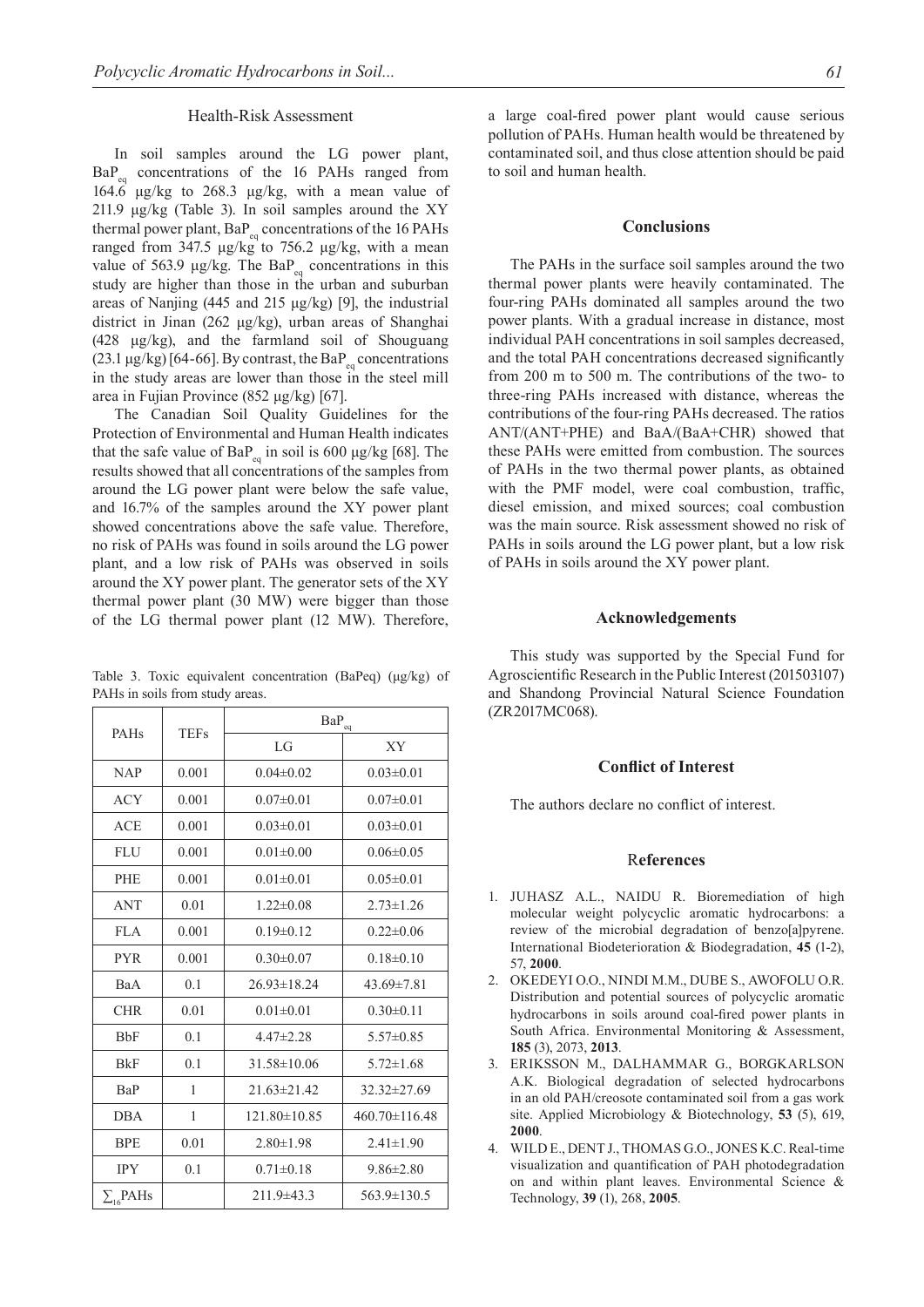- 5. Wang H., Sun L.N., Liu Z., Luo Q., Wang X.X., Wu H., SUN J.J. Pollution level and probabilistic cancer risk assessment of PAHs in surface water of Daliao River. Asia Journal of Ecotoxicology, **10** (4), 187, **2015** [In Chinese with English abstract].
- 6. Zhang Y.X., Tao S., Cao J., Jr C.R. Emission of polycyclic aromatic hydrocarbons in China by county. Environmental Science & Technology, **41** (3), 683, **2007**.
- 7. Zhang J.H., Jiang X. The analysis and prospect of coal market in 2015 and the first quarter of 2016. China Steel, **5**, 17, **2016** [In Chinese].
- 8. Wang X.Z. The world coal association technical committee meeting **2016**.
- 9. Wang C.H., Wu S.H., Zhou S.L., Wang H., Li B.J., Chen H., Yu Y.N., Shi Y.X. Polycyclic aromatic hydrocarbons in soils from urban to rural areas in Nanjing: concentration, source, spatial distribution, and potential human health risk. Science of the Total Environments, **527- 528**, 375, **2015**.
- 10. Liang J., Fang H.L., Wu L.H., Zhang T.L., Wang X.X. Characterization, distribution, and source analysis of metals and polycyclic aromatic hydrocarbons (PAHs) of atmospheric bulk deposition in Shanghai, China. Water, Air, & Soil Pollution, **227** (7), 234, **2016**.
- 11. Li H. Content and distribution of trace elements and polycyclic aromatic hydrocarbons in fly ash from a coalfired CHP plant. Aerosol & Air Quality Research, **14** (4), 1179, **2014**.
- 12. Masto R.E., Sarkar E., George J., Jyoti K., DUTTA P., RAM L.C. PAHs and potentially toxic elements in the fly ash and bed ash of biomass fired power plants. Fuel Processing Technology, 132, 139, **2015**.
- 13. SHARMA A.P., TRIPATHI B.D. Assessment of atmospheric PAHs profile through Calotropis gigantea R.Br. leaves in the vicinity of an Indian coal-fired power plant. Environmental Monitoring & Assessment, **149** (1-4), 477, **2009**.
- 14. Witter A.E., Nguyen M.H., Baidar S. Coal-tarbased sealcoated pavement: a major PAH source to urban stream sediments. Environmental Pollution, 185C (4), 59, **2004**.
- 15. Huang H.F., Xing X.L., Zhang Z.Z., Qi S.H., Yang D., Yuen D.A., Sandy E.H., Zhou A.G., Li X.Q. Polycyclic aromatic hydrocarbons (PAHs) in multimedia environment of Heshan coal district, Guangxi: distribution, source diagnosis and health risk assessment. Environmental Geochemistry and Health, **5**, 1, **2016**.
- 16. Cao Y.Z., Liu X.J., Xie Y.F., Zhang D.D., Li F.S. Patterns of PAHs concentrations and components in surface soils of main areas in China. Acta Scientiae Circumstantiae, **32** (1), 197, **2012**.
- 17. Tobiszewski M., Namieśnik J. PAH diagnostic ratios for the identification of pollution emission sources. Environmental Pollution, **162** (1), 110, **2012**.
- 18. Zhao L., Hou H., Shangguan Y.X., Cheng B., Xu Y.F., Zhao R.F., Zhang Y.G., Hua X.Z., Huo X.L., ZHAO X.F. Occurrence, sources, and potential human health risks of polycyclic aromatic hydrocarbons in agricultural soils of the coal production area surrounding Xinzhou, China. Ecotoxicology & Environmental Safety, **108**, 120, **2014**.
- 19. Paatero P., Tapper U. Positive matrix factorization: A non-negative factor model with optimal utilization of error estimates of data values. Environmetrics, **5** (5), 111, **1994**.
- 20. Adam R., Shelly I.E., Prakash V.B. Receptor modeling of ambient particulate matter data using positive matrix factorization: review of existing methods. Journal of the Air & Waste Management Association, **57** (2), 146, **2007**.
- 21. USEPA (US Environmental Protection Agency). EPA Positive Matrix Factorization (PMF) 5.0 Fundamentals & User Guide, **2014**.
- 22. Fu J., Sheng S., Wen T., Zhang Z.M., Wang Q., Hu Q.X., Li Q.S., An S.Q., Zhu H.L. Polycyclic aromatic hydrocarbons in surface sediments of the Jialu River. Ecotoxicology, **20** (5), 940, **2011**.
- 23. NISBET I.C.T., LAGOY P.K. Toxic equivalency factors (TEFs) for polycyclic aromatic hydrocarbons (PAHs). Regulatory Toxicology & Pharmacology Rtp, **16** (3), 290, **1992**.
- 24. Maliszewska-Kordybach B. Polycyclic aromatic hydrocarbons in agricultural soils in Poland: preliminary proposals for criteria to evaluate the level of soil contamination. Applied Geochemistry, **11** (1-2), 121, **1996**.
- 25. Wang R.W., Zhang J.M., Liu J.J., Liu G.J. Levels and patterns of polycyclic aromatic hydrocarbons in coal-fired power plant bottom ash and fly ash from Huainan, China. Archives of Environmental Contamination & Toxicology, **65** (2), 193, **2013**.
- 26. Cui Y., Guo L.L., Zhang G.X., Hong-Yan L.I., Qiu-Sheng H.E. Human health risks of PAHs in soils and agricultural products in coking areas, Shanxi Province, China. Journal of Agro-Environment Science, **34** (1), 72, **2015** [in Chinese with English abstract].
- 27. Biache C., Mansuy-Huault L., Faure P., Munier-Lamy C., Leyval C. Effects of thermal desorption on the composition of two coking plant soils: impact on solvent extractable organic compounds and metal bioavailability. Environmental Pollution, **156** (3), 671, **2008**.
- 28. Wang R.W., Liu G.J., Chou C.L., Liu J.J., Zhang J.M. Environmental assessment of PAHs in soils around the Anhui coal district, China. Archives of Environmental Contamination & Toxicology, **59** (1), 62, **2010**.
- 29. Duan Y.H., Shen G.F., Tao S., Hong J.P., Chen Y.C., Xue M., Li T.C., Su S., Shen H.Z., Fu X.F., Meng Q.C., Zhang J., Zhang B., Han X.Y., Song K. Characteristics of polycyclic aromatic hydrocarbons in agricultural soils at a typical coke production base in Shanxi, China. Chemosphere, **127C**, 64, **2015**.
- 30. Wang Y., Tian Z.J., Zhu H.L., Cheng Z.N., Kang M.L., Luo C.L., Li J., Zhang G. Polycyclic aromatic hydrocarbons (PAHs) in soils and vegetation near an e-waste recycling site in South China: concentration, distribution, source, and risk assessment. Science of the Total Environment, **439** (22), 187, **2012**.
- 31. Tang X.J., Shen C.F., Cheema S.A., Chen L., Xiao X., Zhang C.K., Liu W.L., Li F., Chen Y.X. Levels and distributions of polycyclic aromatic hydrocarbons in agricultural soils in an emerging e-waste recycling town in Taizhou area, China. Journal of Environmental Science & Health Part A Toxic/hazardous Substances & Environmental Engineering, **45** (9), 1076, **2010**.
- 32. Shen C.F., Chen Y.X., Huang S.B., Wang Z.J., Yu C.N., Qiao M., Xu Y.P., Setty K., Zhang J.Y., Zhu Y.F., Lin Q. Dioxin-like compounds in agricultural soils near e-waste recycling sites from Taizhou area, China: chemical and bioanalytical characterization. Environment International, **35** (1), 50, **2009**.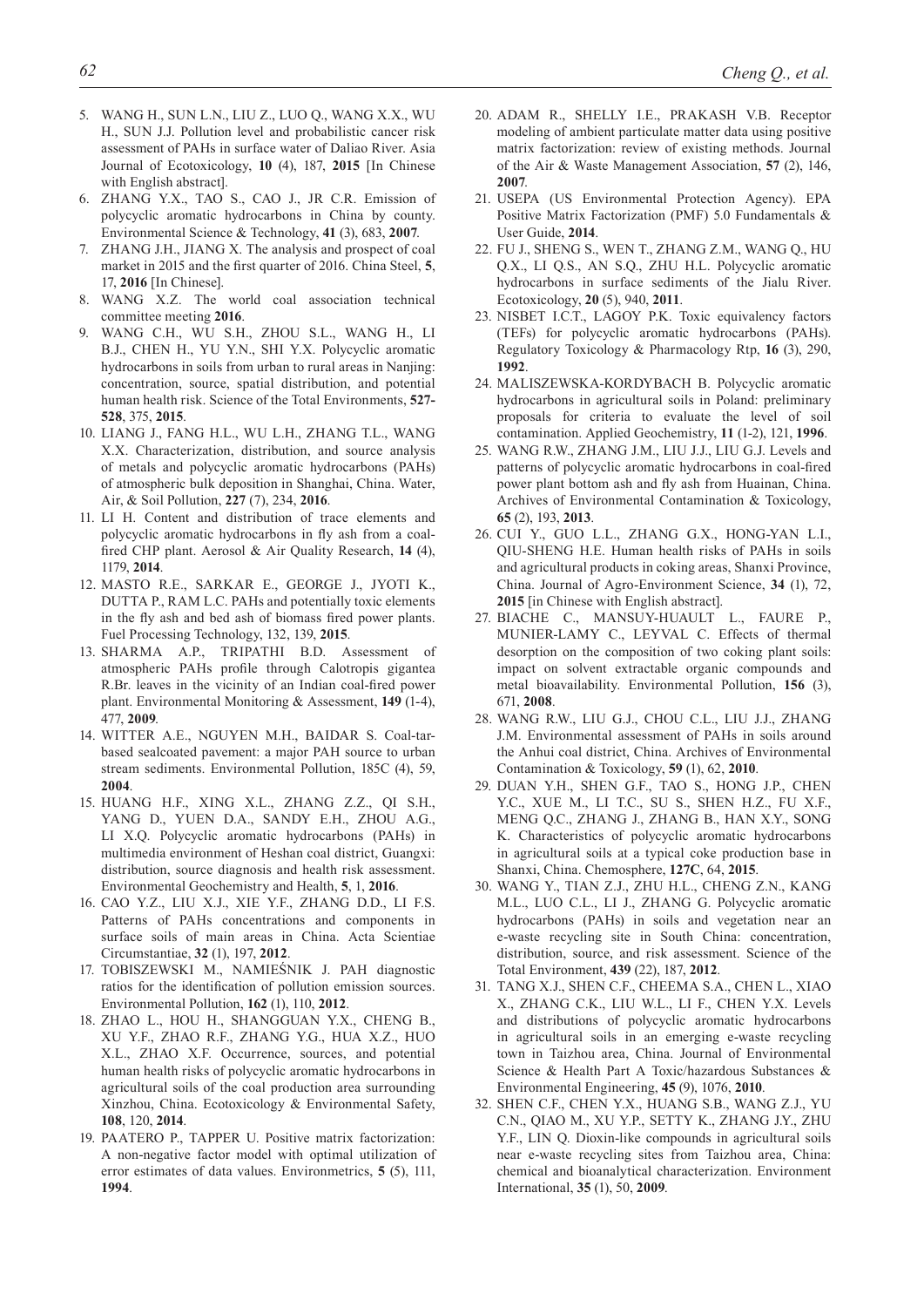- 33. Liu J., Li X.D., Chen T., Qi Z.F., Buekens A., Lu S.Y., Yan J.H. Polychlorinated biphenyls, polychlorinated dibenzo-p-dioxins and dibenzofurans, and polycyclic aromatic hydrocarbons around a thermal desorption plant in China. Environmental Science and Pollution Research, **22** (5), 3926, **2015**.
- 34. Shen C.F., Tang X.J., Yao J., Shi D.Z., Fang J., KHAN M.I., ALAM S., CHEN Y.X. Levels and patterns of polycyclic aromatic hydrocarbons and polychlorinated biphenyls in municipal waste incinerator bottom ash in Zhejiang province, China. Journal of Hazardous Materials, **179** (1-3), 197, **2010**.
- 35. Saponaro S., Bonomo L., Petruzzelli G., Romele L., Barbafieri M. Polycyclic aromatic hydrocarbons (PAHs) slurry phase bioremediation of a manufacturing gas plant (MGP) site aged soil. Water, Air, & Soil Pollution, **135** (1), 219, **2002**.
- 36. Emoyan O.O., Agbaire P.O., Otobrise' C., AKPORHONOR E.E. Distribution pattern of polyaromatic hydrocarbons (PAHs) in soils in the vicinity of fuel stations in Abraka, Nigeria. Journal of Applied Sciences & Environmental Management, **3**, 513, **2011**.
- 37. Marusenko Y., Herckes P., Hall S.J. Distribution of polycyclic aromatic hydrocarbons in soils of an arid urban ecosystem. Water, Air, & Soil Pollution, **219** (1), 473, **2011**.
- 38. Wang J., Zhang X.F., Ling W.T., Liu R., Liu J., Kang F.X., Gao Y.Z. Contamination and health risk assessment of PAHs in soils and crops in industrial areas of the Yangtze River Delta region, China. Chemosphere, **168**, 976-987, 2017.
- 39. Melnyk A., Dettlaff A., Kuklińska K., Namieśnik J., Wolska L. Concentration and sources of polycyclic aromatic hydrocarbons (PAHs) and polychlorinated biphenyls (PCBs) in surface soil near a municipal solid waste (MSW) landfill. Science of The Total Environment, **530-531C** (s 1-2), 18, **2015**.
- 40. Li G.Y., Sun H.W., Zhang Z.Y., An T.C., Hu J.F. Distribution profile, health risk and elimination of model atmospheric SVOCs associated with a typical municipal garbage compressing station in Guangzhou, South China. Atmospheric Environment, **76** (76), 173, **2013**.
- 41. Zheng T.H., Ran Y., Chen L.G. Polycyclic aromatic hydrocarbons (PAHs) in rural soils of Dongjiang River basin: occurrence, source apportionment, and potential human health risk. Journal of Soils and Sediments, **14** (1), 110, **2014**.
- 42. Kipopoulou A.M., Manoli E., Samara C. Bioconcentration of polycyclic aromatic hydrocarbons in vegetables grown in an industrial area. Environmental Pollution, **106** (3), 369, **1999**.
- 43. Liao X.Y., Ma D., Yan X.L., Yang L.S. Distribution pattern of polycyclic aromatic hydrocarbons in particlesize fractions of coking plant soils from different depth. Environmental Geochemistry and Health, **35** (3), 271, **2013**.
- 44. Katsoyiannis A., Breivik K. Model-based evaluation of the use of polycyclic aromatic hydrocarbons molecular diagnostic ratios as a source identification tool. Environmental Pollution, **184** (1), 488, **2014**.
- 45. Pies C., Hoffmann B., Petrowsky J., Yang Y., TERNES T.A, Hofmann T. Characterization and source identification of polycyclic aromatic hydrocarbons (PAHs) in river bank soils. Chemosphere, **72** (10), 1594, **2008**.
- 46. Yunker M.B., Macdonald R.W., Vingarzan R., Mitchell R.H., Goyette D., Sylvestre S. PAHs

in the Fraser River basin: a critical appraisal of PAH ratios as indicators of PAH source and composition. Organic Geochemistry, **33** (4), 489, **2002**.

- 47. CHEN W.X. The importance of coal quality testing technology in coal-fired power plants. Heilongjiang Science and Technolog Information, 21, 10, **2011** [In Chinese].
- 48. Wang W.T., Simonich S.L.M., Xue M., Zhao J.Y., ZHANG N., WANG R., CAO J., TAO S. Concentrations, sources and spatial distribution of polycyclic aromatic hydrocarbons in soils from Beijing, Tianjin and surrounding areas, North China. Environmental Pollution, **158** (5), 1245, **2010**.
- 49. Wang Z., Chen J., Yang P., Qiao X., Tian F. Polycyclic aromatic hydrocarbons in Dalian soils: distribution and toxicity assessment. Journal of Environmental Monitoring, **9** (2), 199, **2007**.
- 50. Yang X.X., Ren D., Sun W.W., Li X.M., Huang B., Chen R., Lin C., Pan X.J. Polycyclic aromatic hydrocarbons associated with total suspended particles and surface soils in Kunming, China: distribution, possible sources, and cancer risks. Environmental Science and Pollution Research, **22** (9), 1, **2015**.
- 51. Simcik M., Lioy P.S. Source apportionment and source/ sink relationships of PAHs in the coastal atmosphere of Chicago and Lake Michigan. Atmospheric Environment, **33** (30), 5071, **1999**.
- 52. Harrison R.M., Smith D.J.T., Luhana L. Source apportionment of atmospheric polycyclic aromatic hydrocarbons collected from an urban location in Birmingham, U.K. Environmental Science Technology, **30** (3), 825, **1996**.
- 53. Lee B.K., Dong T.T. Effects of road characteristics on distribution and toxicity of polycyclic aromatic hydrocarbons in urban road dust of Ulsan, Korea. Journal of Hazardous Materials, **175** (1-3), 540, **2010**.
- 54. Wang X.T., Miao Y., Zhang Y., Li Y.C., Wu M.H., Yu G. Polycyclic aromatic hydrocarbons (PAHs) in urban soils of the megacity Shanghai: occurrence, source apportionment and potential human health risk. Science of the Total Environment, **447** (1), 80, **2013**.
- 55. Li A., Jang J.K., Scheff P.A. Application of EPA CMB8.2 model for source apportionment of sediment PAHs in Lake Calumet, Chicago. Environmental Science & Technology, **37** (13), 2958, **2003**.
- 56. Masclet P., Bresson M.A., Mouvier G. Polycyclic aromatic hydrocarbons emitted by power stations, and influence of combustion conditions. Fuel, **66** (4), 556, **1987**.
- 57. Venkataraman C., Lyons J.M., Friedlander S.K. Size distributions of polycyclic aromatic hydrocarbons and elemental carbon. 1. sampling, measurement methods, and source characterization. Environmental science & technology, **28** (4), 555, **1994**.
- 58. Ye B.X., Zhang Z.H., Mao T. Pollution sources identification of polycyclic aromatic hydrocarbons of soils in Tianjin area, China. Chemosphere, **64** (4), 525, **2006**.
- 59. Zhang Z.H., Tao S., Ye B.X., Peng Z.Q., Yuan J.P. The main source and identification marks of hydrocarbon pollutants in soils and sediment. Chinese Journal of Soil Science, **35** (6), 793, **2004** [In Chinese).
- 60. Venkatesan M.I. Occurrence and possible sources of perylene in marine sediments–a review. Marine Chemistry, **25** (1), 1, **1988**.
- 61. Rogge W.F., Hildemann L.M., Mazurek M.A., CASS G.R., SIMONEIT B.R.T. Sources of fine organic aerosol. 2. noncatalyst and catalyst-equipped automobiles